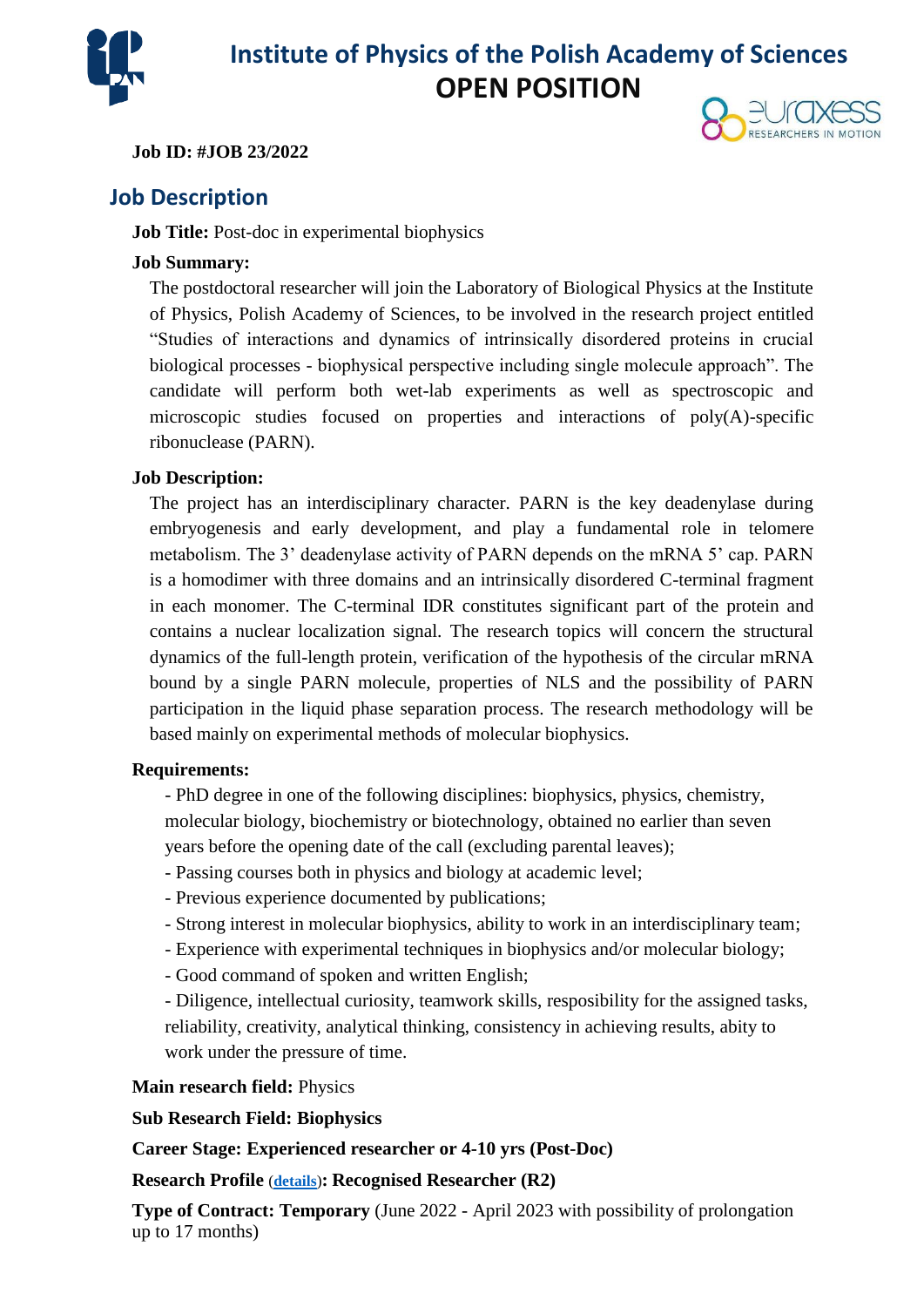#### **Status: Full-time**

**Salary:** Approximately 8300 PLN per month (before ~ 30% taxes, exact amount depends slightly on applicable social security contributions).

## **Contact**

More information can be obtained from Dr. Anna Niedźwiecka (e-mail: [annan@ifpan.edu.pl\)](mailto:annan@ifpan.edu.pl) <http://www.ifpan.edu.pl/SL-4/index.php?group=niedzwiecka>

## **Application details**

**Application deadline:** June 15th, 2022 Applications sent after the deadline will not be considered.

### **Required materials:**

- Curriculum Vitae
- List of publications
- Motivation letter
- Contact data (e-mail) to at least two potential referees.
- If applicable documents confirming scientific stays in foreign institutions (foreign relative to the country of your doctoral degree).
- Consent to process your personal data (expressed on the form attached to this announcement)

• Certificate of obtaining a doctorate issued by an institution recognised in Poland. In the case of institutions not recognised in Poland, the doctorate will have to be nostrified before employment.

• Copy of other documents confirming the completion of the physics and biology course at the academic level (e.g. from undergraduate studies)

All materials should be submitted in electronic form to the address: [rekrutacja@ifpan.edu.pl](mailto:rekrutacja@ifpan.edu.pl) with Job ID in the subject.